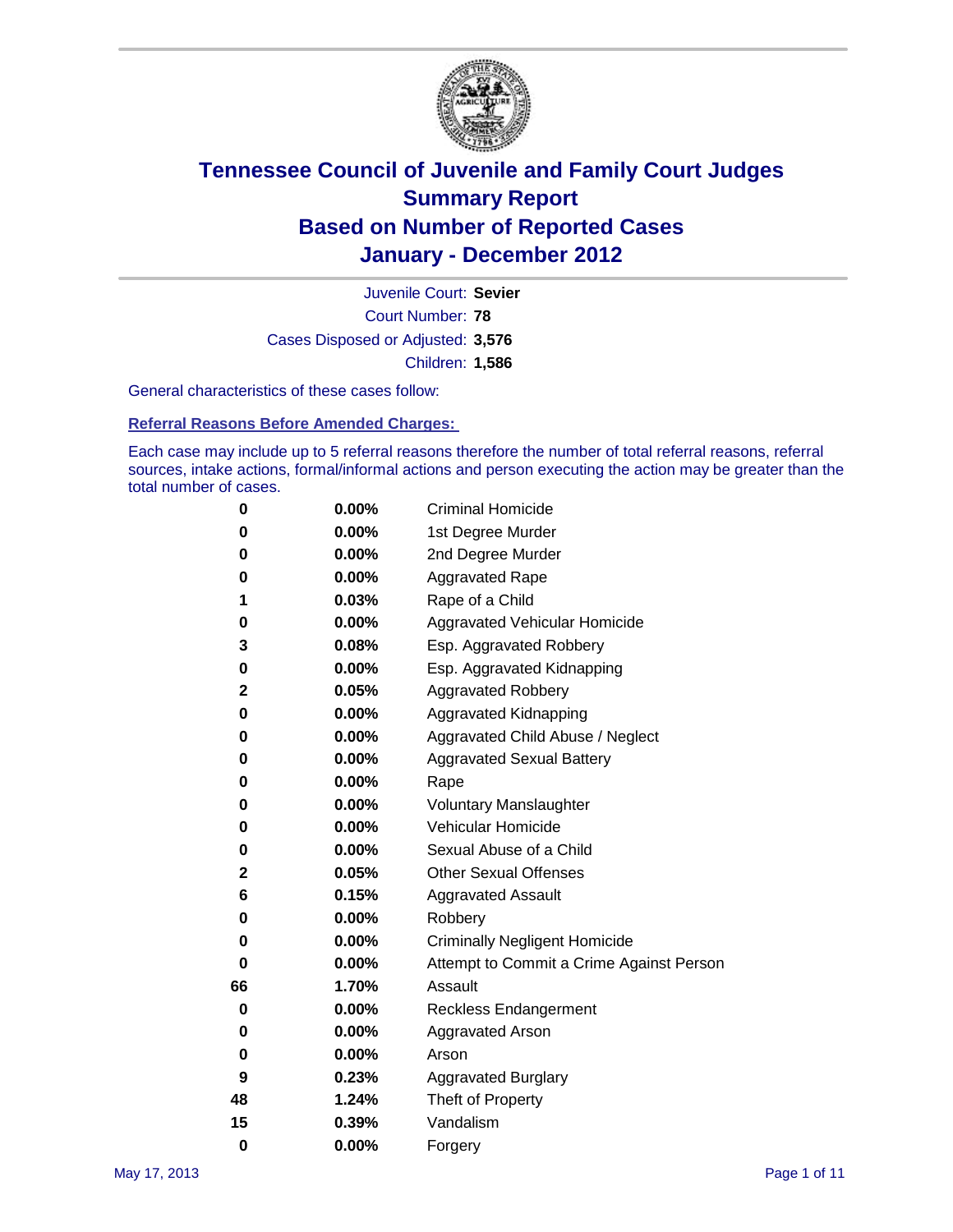

Court Number: **78** Juvenile Court: **Sevier** Cases Disposed or Adjusted: **3,576** Children: **1,586**

#### **Referral Reasons Before Amended Charges:**

Each case may include up to 5 referral reasons therefore the number of total referral reasons, referral sources, intake actions, formal/informal actions and person executing the action may be greater than the total number of cases.

| $\pmb{0}$      | 0.00%    | <b>Worthless Checks</b>                                     |
|----------------|----------|-------------------------------------------------------------|
| 0              | 0.00%    | Illegal Possession / Fraudulent Use of Credit / Debit Cards |
| 7              | 0.18%    | <b>Burglary</b>                                             |
| $\overline{7}$ | 0.18%    | Unauthorized Use of a Vehicle                               |
| 1              | 0.03%    | <b>Cruelty to Animals</b>                                   |
| $\bf{0}$       | $0.00\%$ | Sale of Controlled Substances                               |
| 70             | 1.81%    | <b>Other Drug Offenses</b>                                  |
| 10             | 0.26%    | Possession of Controlled Substances                         |
| 3              | 0.08%    | <b>Criminal Attempt</b>                                     |
| 7              | 0.18%    | Carrying Weapons on School Property                         |
| 3              | 0.08%    | Unlawful Carrying / Possession of a Weapon                  |
| 1              | 0.03%    | <b>Evading Arrest</b>                                       |
| 0              | 0.00%    | Escape                                                      |
| 3              | 0.08%    | Driving Under Influence (DUI)                               |
| 46             | 1.19%    | Possession / Consumption of Alcohol                         |
| 4              | 0.10%    | Resisting Stop, Frisk, Halt, Arrest or Search               |
| 1              | 0.03%    | <b>Aggravated Criminal Trespass</b>                         |
| 5              | 0.13%    | Harassment                                                  |
| 0              | 0.00%    | Failure to Appear                                           |
| 4              | 0.10%    | Filing a False Police Report                                |
| 6              | 0.15%    | Criminal Impersonation                                      |
| 19             | 0.49%    | <b>Disorderly Conduct</b>                                   |
| 10             | 0.26%    | <b>Criminal Trespass</b>                                    |
| $\overline{7}$ | 0.18%    | Public Intoxication                                         |
| 0              | $0.00\%$ | Gambling                                                    |
| 352            | 9.09%    | <b>Traffic</b>                                              |
| 0              | $0.00\%$ | Local Ordinances                                            |
| $\mathbf 0$    | 0.00%    | Violation of Wildlife Regulations                           |
| 102            | 2.63%    | Contempt of Court                                           |
| 121            | 3.13%    | Violation of Probation                                      |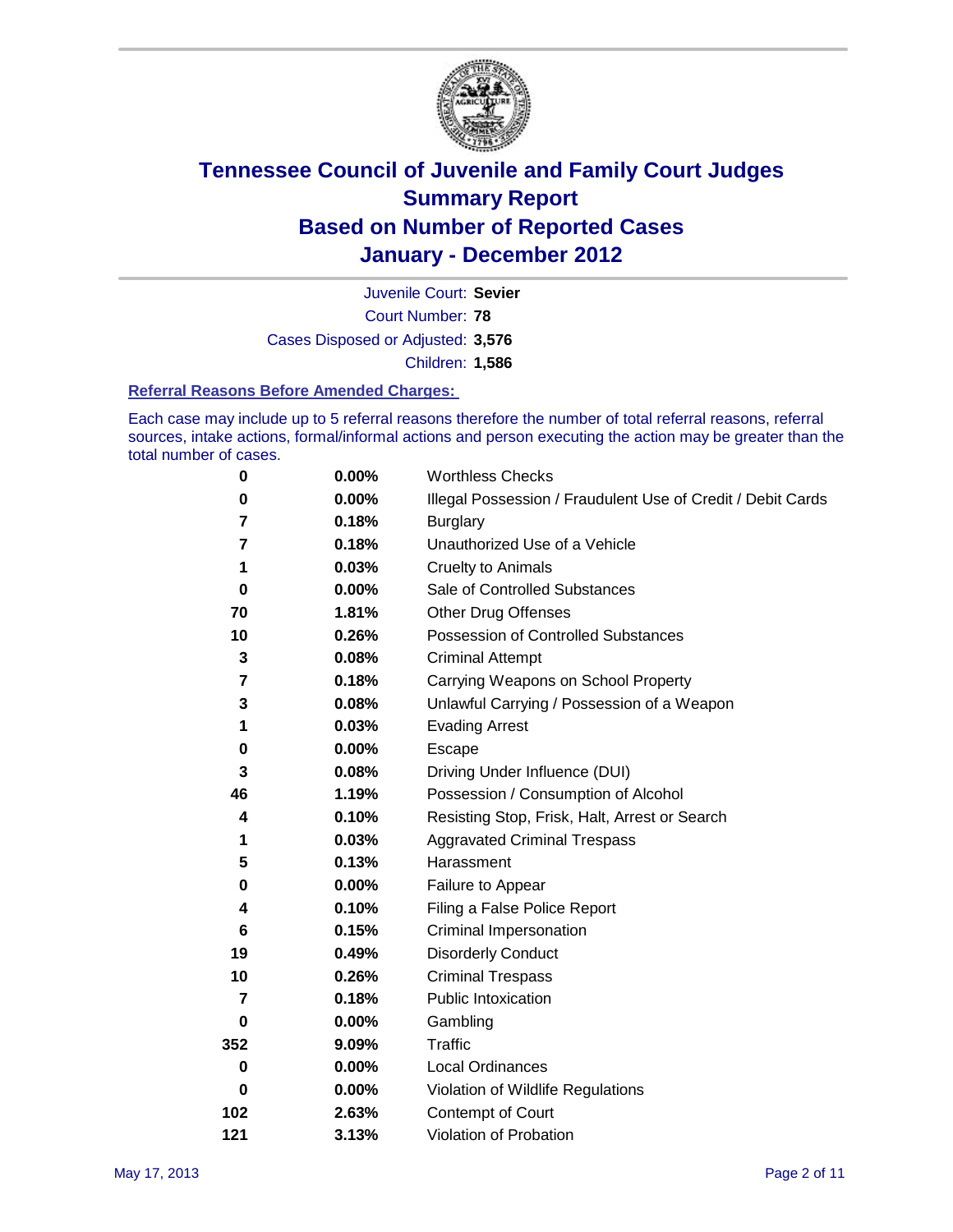

Court Number: **78** Juvenile Court: **Sevier** Cases Disposed or Adjusted: **3,576** Children: **1,586**

#### **Referral Reasons Before Amended Charges:**

Each case may include up to 5 referral reasons therefore the number of total referral reasons, referral sources, intake actions, formal/informal actions and person executing the action may be greater than the total number of cases.

| 4            | 0.10%    | Violation of Aftercare                 |
|--------------|----------|----------------------------------------|
| 101          | 2.61%    | Unruly Behavior                        |
| 120          | 3.10%    | Truancy                                |
| 39           | 1.01%    | In-State Runaway                       |
| $\mathbf{2}$ | 0.05%    | Out-of-State Runaway                   |
| 88           | 2.27%    | Possession of Tobacco Products         |
| 46           | 1.19%    | Violation of a Valid Court Order       |
| 0            | 0.00%    | Violation of Curfew                    |
| 0            | $0.00\%$ | Sexually Abused Child                  |
| $\bf{0}$     | 0.00%    | <b>Physically Abused Child</b>         |
| 245          | 6.33%    | Dependency / Neglect                   |
| 40           | 1.03%    | <b>Termination of Parental Rights</b>  |
| 0            | 0.00%    | <b>Violation of Pretrial Diversion</b> |
| 0            | 0.00%    | Violation of Informal Adjustment       |
| 1,612        | 41.64%   | <b>Judicial Review</b>                 |
| 0            | $0.00\%$ | <b>Administrative Review</b>           |
| 58           | 1.50%    | <b>Foster Care Review</b>              |
| 76           | 1.96%    | Custody                                |
| 8            | 0.21%    | Visitation                             |
| 19           | 0.49%    | Paternity / Legitimation               |
| 281          | 7.26%    | <b>Child Support</b>                   |
| 0            | 0.00%    | <b>Request for Medical Treatment</b>   |
| 0            | 0.00%    | <b>Consent to Marry</b>                |
| 191          | 4.93%    | Other                                  |
| 3,871        | 100.00%  | <b>Total Referrals</b>                 |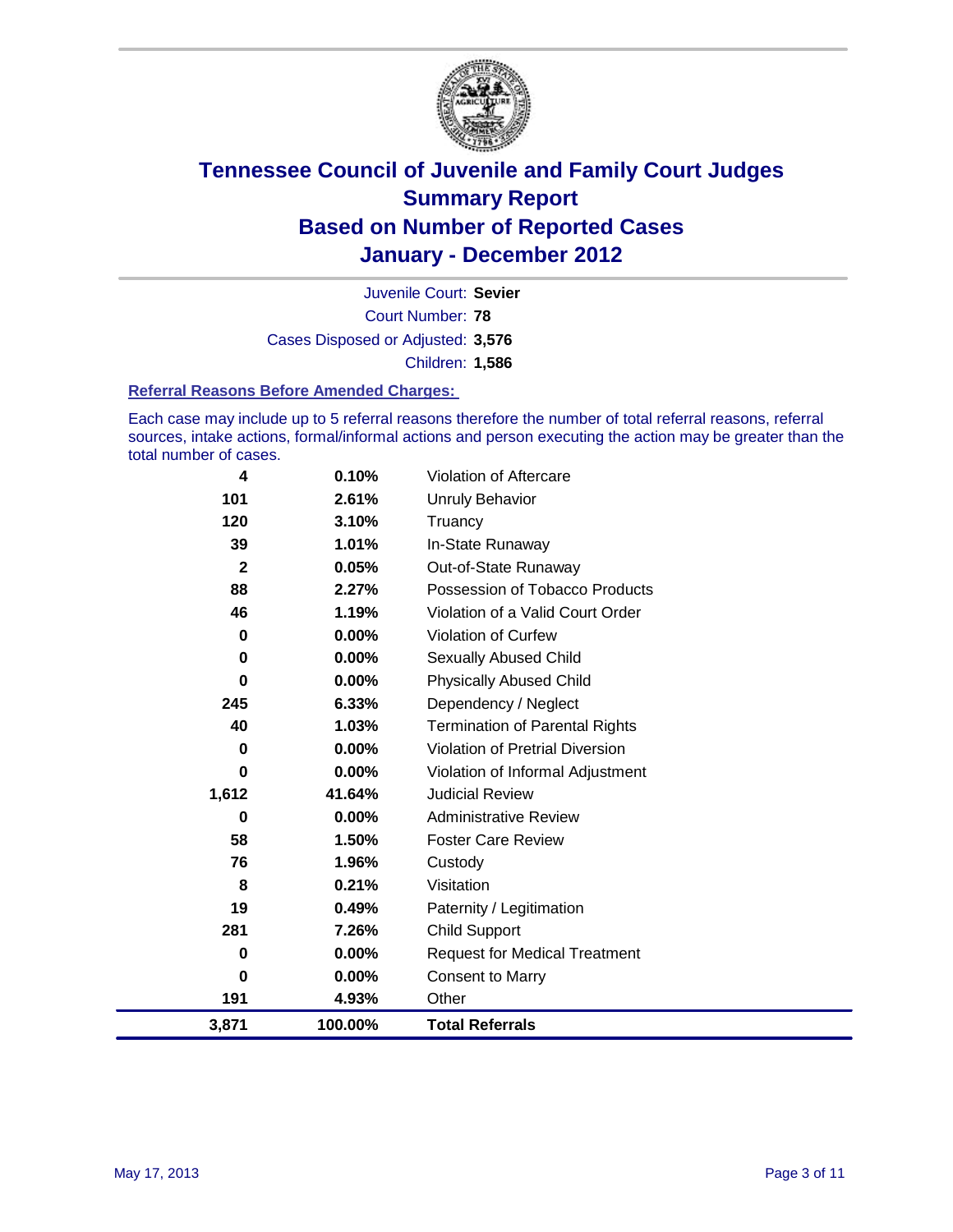

| Juvenile Court: Sevier      |                                   |                                   |  |  |  |
|-----------------------------|-----------------------------------|-----------------------------------|--|--|--|
| <b>Court Number: 78</b>     |                                   |                                   |  |  |  |
|                             | Cases Disposed or Adjusted: 3,576 |                                   |  |  |  |
|                             |                                   | <b>Children: 1,586</b>            |  |  |  |
| <b>Referral Sources: 1</b>  |                                   |                                   |  |  |  |
| 653                         | 16.87%                            | Law Enforcement                   |  |  |  |
| 182                         | 4.70%                             | Parents                           |  |  |  |
| 106                         | 2.74%                             | <b>Relatives</b>                  |  |  |  |
| $\bf{0}$                    | 0.00%                             | Self                              |  |  |  |
| 241                         | 6.23%                             | School                            |  |  |  |
| $\bf{0}$                    | 0.00%                             | <b>CSA</b>                        |  |  |  |
| 487                         | 12.58%                            | <b>DCS</b>                        |  |  |  |
| 354                         | 9.14%                             | <b>Other State Department</b>     |  |  |  |
| $\bf{0}$                    | 0.00%                             | <b>District Attorney's Office</b> |  |  |  |
| 1,624                       | 41.95%                            | <b>Court Staff</b>                |  |  |  |
| 103                         | 2.66%                             | Social Agency                     |  |  |  |
| 16                          | 0.41%                             | <b>Other Court</b>                |  |  |  |
| 36                          | 0.93%                             | Victim                            |  |  |  |
| 1                           | 0.03%                             | Child & Parent                    |  |  |  |
| $\pmb{0}$                   | 0.00%                             | Hospital                          |  |  |  |
| 0                           | 0.00%                             | Unknown                           |  |  |  |
| 68                          | 1.76%                             | Other                             |  |  |  |
| 3,871                       | 100.00%                           | <b>Total Referral Sources</b>     |  |  |  |
| Age of Child at Referral: 2 |                                   |                                   |  |  |  |
| 573                         | 36.13%                            | Ages 10 and Under                 |  |  |  |
| 107                         | 6.75%                             | Ages 11 through 12                |  |  |  |
| 191                         | 12.04%                            | Ages 13 through 14                |  |  |  |

| <b>Total Child Count</b> |
|--------------------------|
|                          |
| Ages 19 and Over         |
| Ages 17 through 18       |
| Ages 15 through 16       |
|                          |

<sup>1</sup> If different than number of Referral Reasons (3871), verify accuracy of your court's data.

<sup>2</sup> One child could be counted in multiple categories, verify accuracy of your court's data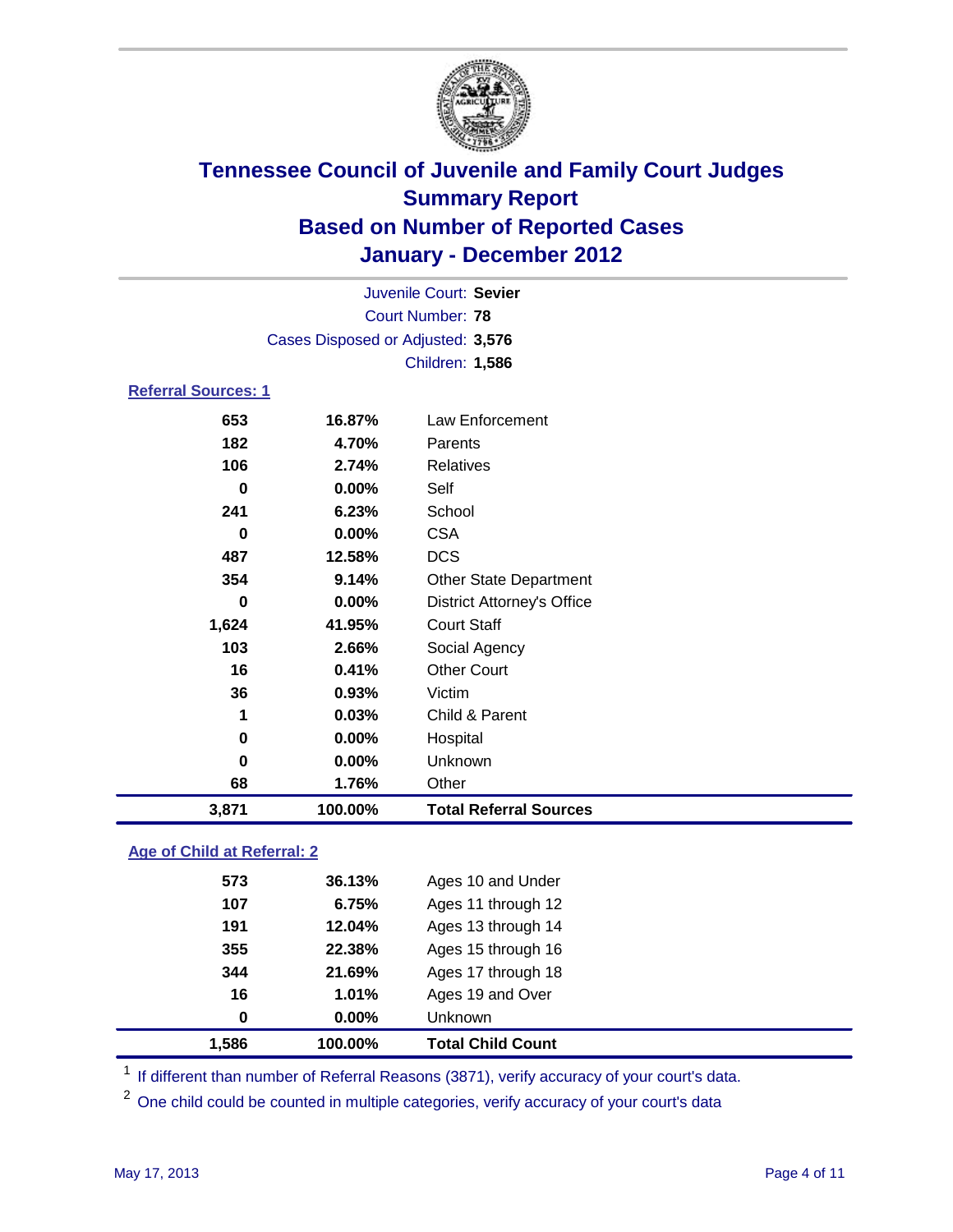

| Juvenile Court: Sevier                  |                                   |                          |  |  |
|-----------------------------------------|-----------------------------------|--------------------------|--|--|
| <b>Court Number: 78</b>                 |                                   |                          |  |  |
|                                         | Cases Disposed or Adjusted: 3,576 |                          |  |  |
|                                         |                                   | <b>Children: 1,586</b>   |  |  |
| Sex of Child: 1                         |                                   |                          |  |  |
| 917                                     | 57.82%                            | Male                     |  |  |
| 668                                     | 42.12%                            | Female                   |  |  |
| 1                                       | 0.06%                             | Unknown                  |  |  |
| 1,586                                   | 100.00%                           | <b>Total Child Count</b> |  |  |
| Race of Child: 1                        |                                   |                          |  |  |
| 1,477                                   | 93.13%                            | White                    |  |  |
| 12                                      | 0.76%                             | African American         |  |  |
| $\mathbf 0$                             | 0.00%                             | Native American          |  |  |
| 5                                       | 0.32%                             | Asian                    |  |  |
| 39                                      | 2.46%                             | Mixed                    |  |  |
| 53                                      | 3.34%                             | Unknown                  |  |  |
| 1,586                                   | 100.00%                           | <b>Total Child Count</b> |  |  |
| <b>Hispanic Origin: 1</b>               |                                   |                          |  |  |
| 101                                     | 6.37%                             | Yes                      |  |  |
| 1,356                                   | 85.50%                            | No                       |  |  |
| 129                                     | 8.13%                             | Unknown                  |  |  |
| 1,586                                   | 100.00%                           | <b>Total Child Count</b> |  |  |
| <b>School Enrollment of Children: 1</b> |                                   |                          |  |  |
| 1,135                                   | 71.56%                            | Yes                      |  |  |
| 203                                     | 12.80%                            | No                       |  |  |
| 248                                     | 15.64%                            | Unknown                  |  |  |
| 1,586                                   | 100.00%                           | <b>Total Child Count</b> |  |  |

<sup>1</sup> One child could be counted in multiple categories, verify accuracy of your court's data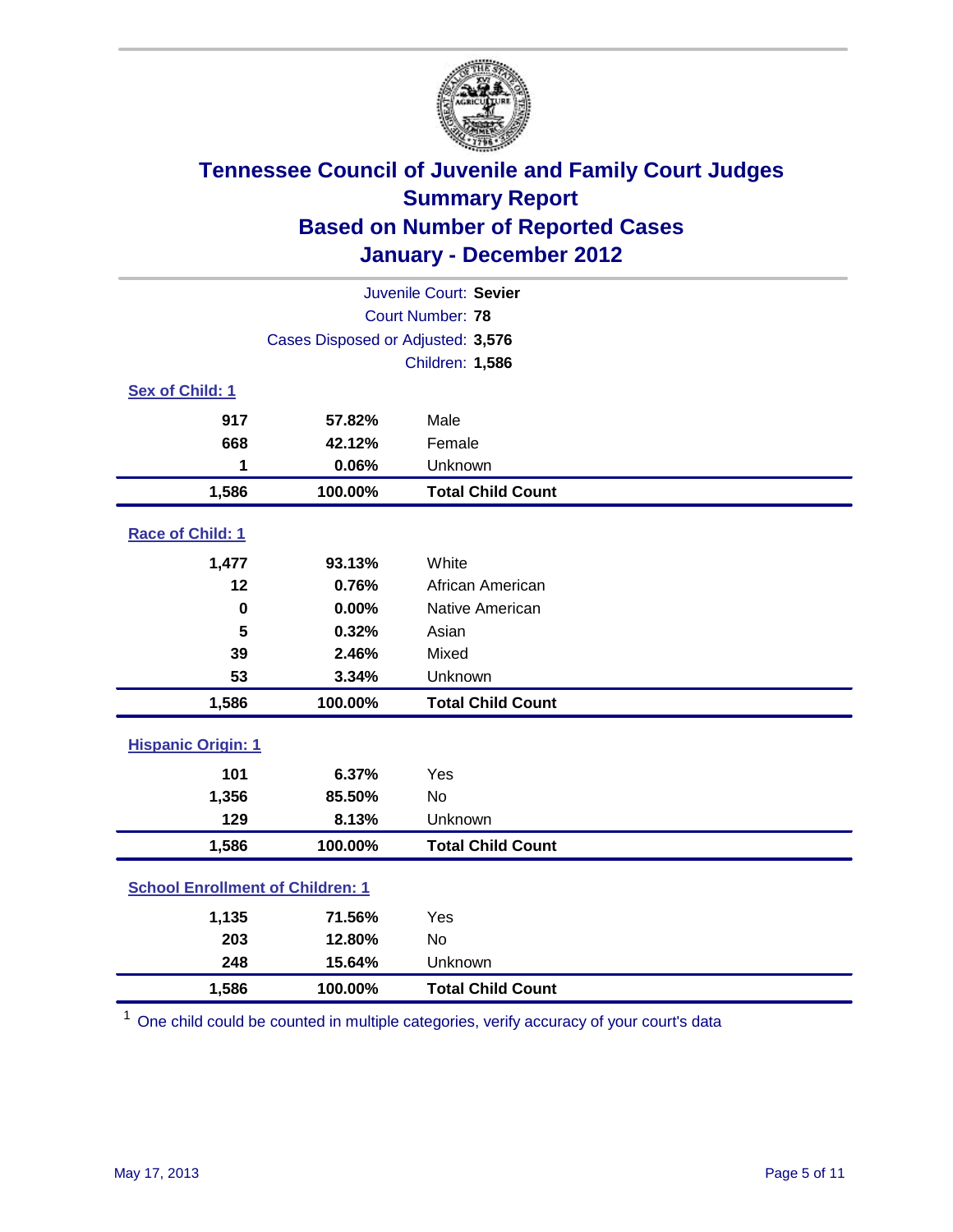

Court Number: **78** Juvenile Court: **Sevier** Cases Disposed or Adjusted: **3,576** Children: **1,586**

### **Living Arrangement of Child at Time of Referral: 1**

| 1,586 | 100.00%  | <b>Total Child Count</b>     |
|-------|----------|------------------------------|
| 149   | 9.39%    | Other                        |
| 49    | 3.09%    | <b>Unknown</b>               |
| 1     | $0.06\%$ | Independent                  |
| 0     | $0.00\%$ | In an Institution            |
| 0     | $0.00\%$ | In a Residential Center      |
| 18    | 1.13%    | In a Group Home              |
| 57    | 3.59%    | With Foster Family           |
| 14    | 0.88%    | With Adoptive Parents        |
| 290   | 18.28%   | <b>With Relatives</b>        |
| 116   | 7.31%    | With Father                  |
| 548   | 34.55%   | With Mother                  |
| 56    | 3.53%    | With Mother and Stepfather   |
| 21    | $1.32\%$ | With Father and Stepmother   |
| 267   | 16.83%   | With Both Biological Parents |
|       |          |                              |

#### **Type of Detention: 2**

| 3,576 | 100.00%  | <b>Total Detention Count</b> |  |
|-------|----------|------------------------------|--|
| 765   | 21.39%   | Other                        |  |
| 2,430 | 67.95%   | Does Not Apply               |  |
| 1     | 0.03%    | Unknown                      |  |
| 0     | $0.00\%$ | <b>Psychiatric Hospital</b>  |  |
| 4     | 0.11%    | Jail - No Separation         |  |
| 1     | 0.03%    | Jail - Partial Separation    |  |
| 0     | 0.00%    | Jail - Complete Separation   |  |
| 375   | 10.49%   | Juvenile Detention Facility  |  |
| 0     | $0.00\%$ | Non-Secure Placement         |  |
|       |          |                              |  |

<sup>1</sup> One child could be counted in multiple categories, verify accuracy of your court's data

<sup>2</sup> If different than number of Cases (3576) verify accuracy of your court's data.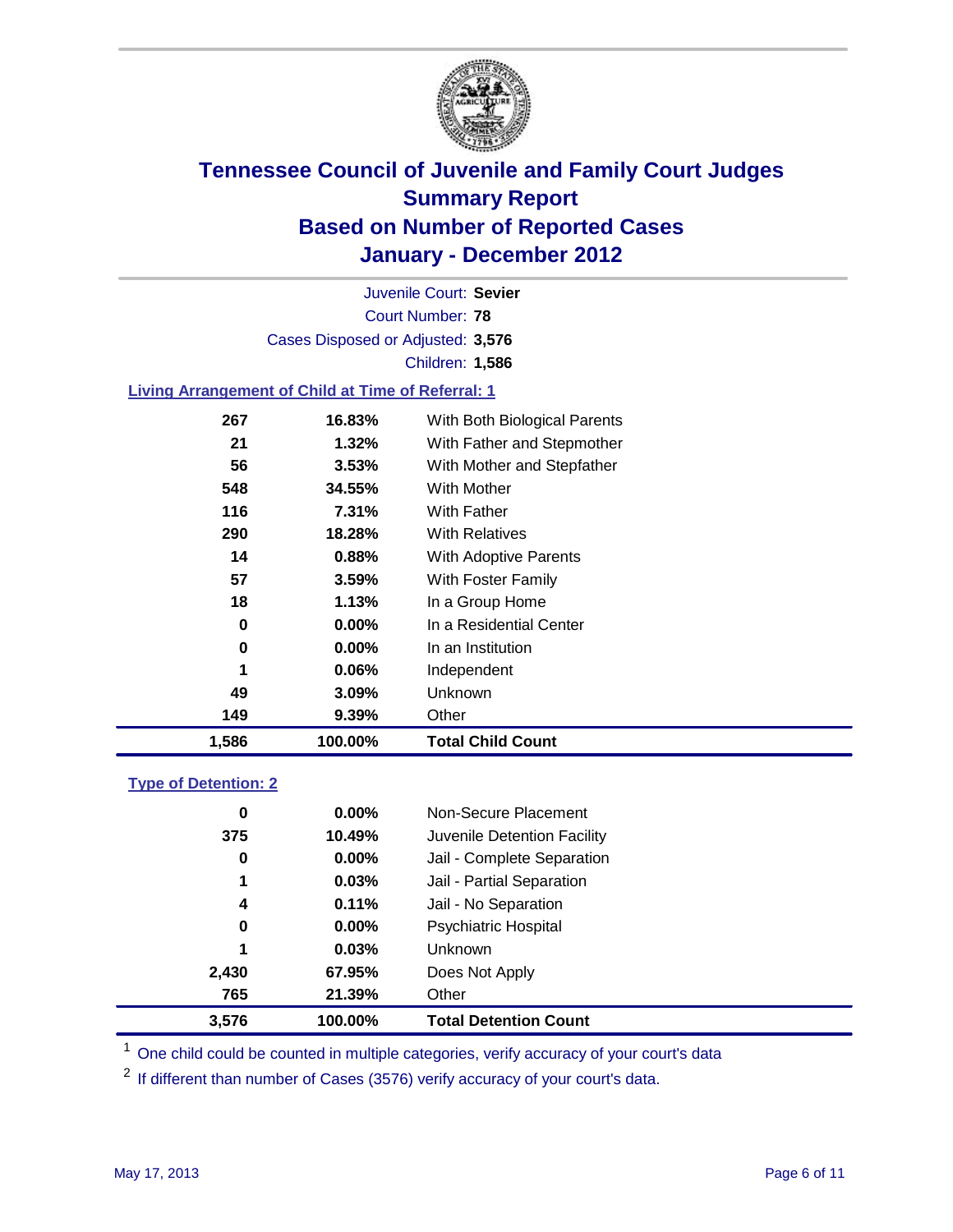

| Juvenile Court: Sevier                             |                                   |                                      |  |  |  |  |
|----------------------------------------------------|-----------------------------------|--------------------------------------|--|--|--|--|
|                                                    | Court Number: 78                  |                                      |  |  |  |  |
|                                                    | Cases Disposed or Adjusted: 3,576 |                                      |  |  |  |  |
|                                                    |                                   | Children: 1,586                      |  |  |  |  |
| <b>Placement After Secure Detention Hearing: 1</b> |                                   |                                      |  |  |  |  |
| 310                                                | 8.67%                             | Returned to Prior Living Arrangement |  |  |  |  |
| 4                                                  | 0.11%                             | Juvenile Detention Facility          |  |  |  |  |
| 3                                                  | 0.08%                             | Jail                                 |  |  |  |  |
| $\mathbf{2}$                                       | 0.06%                             | Shelter / Group Home                 |  |  |  |  |
| 4                                                  | 0.11%                             | <b>Foster Family Home</b>            |  |  |  |  |
| 1                                                  | 0.03%                             | Psychiatric Hospital                 |  |  |  |  |
| 2                                                  | 0.06%                             | Unknown                              |  |  |  |  |
| 3,248                                              | 90.83%                            | Does Not Apply                       |  |  |  |  |
| 2                                                  | 0.06%                             | Other                                |  |  |  |  |
| 3,576                                              | 100.00%                           | <b>Total Placement Count</b>         |  |  |  |  |
|                                                    |                                   |                                      |  |  |  |  |
| <b>Intake Actions: 2</b>                           |                                   |                                      |  |  |  |  |
| 1,589                                              | 41.05%                            | <b>Petition Filed</b>                |  |  |  |  |
| 175                                                | 4.52%                             | <b>Motion Filed</b>                  |  |  |  |  |
| 429                                                | 11.08%                            | <b>Citation Processed</b>            |  |  |  |  |
| 3                                                  | 0.08%                             | Notification of Paternity Processed  |  |  |  |  |
| 1,598                                              | 41.28%                            | Scheduling of Judicial Review        |  |  |  |  |
| $\bf{0}$                                           | 0.00%                             | Scheduling of Administrative Review  |  |  |  |  |
| 55                                                 | 1.42%                             | Scheduling of Foster Care Review     |  |  |  |  |
| $\bf{0}$                                           | 0.00%                             | Unknown                              |  |  |  |  |
| 8                                                  | 0.21%                             | Does Not Apply                       |  |  |  |  |
| 14                                                 | 0.36%                             | Other                                |  |  |  |  |
| 3,871                                              | 100.00%                           | <b>Total Intake Count</b>            |  |  |  |  |

<sup>1</sup> If different than number of Cases (3576) verify accuracy of your court's data.

<sup>2</sup> If different than number of Referral Reasons (3871), verify accuracy of your court's data.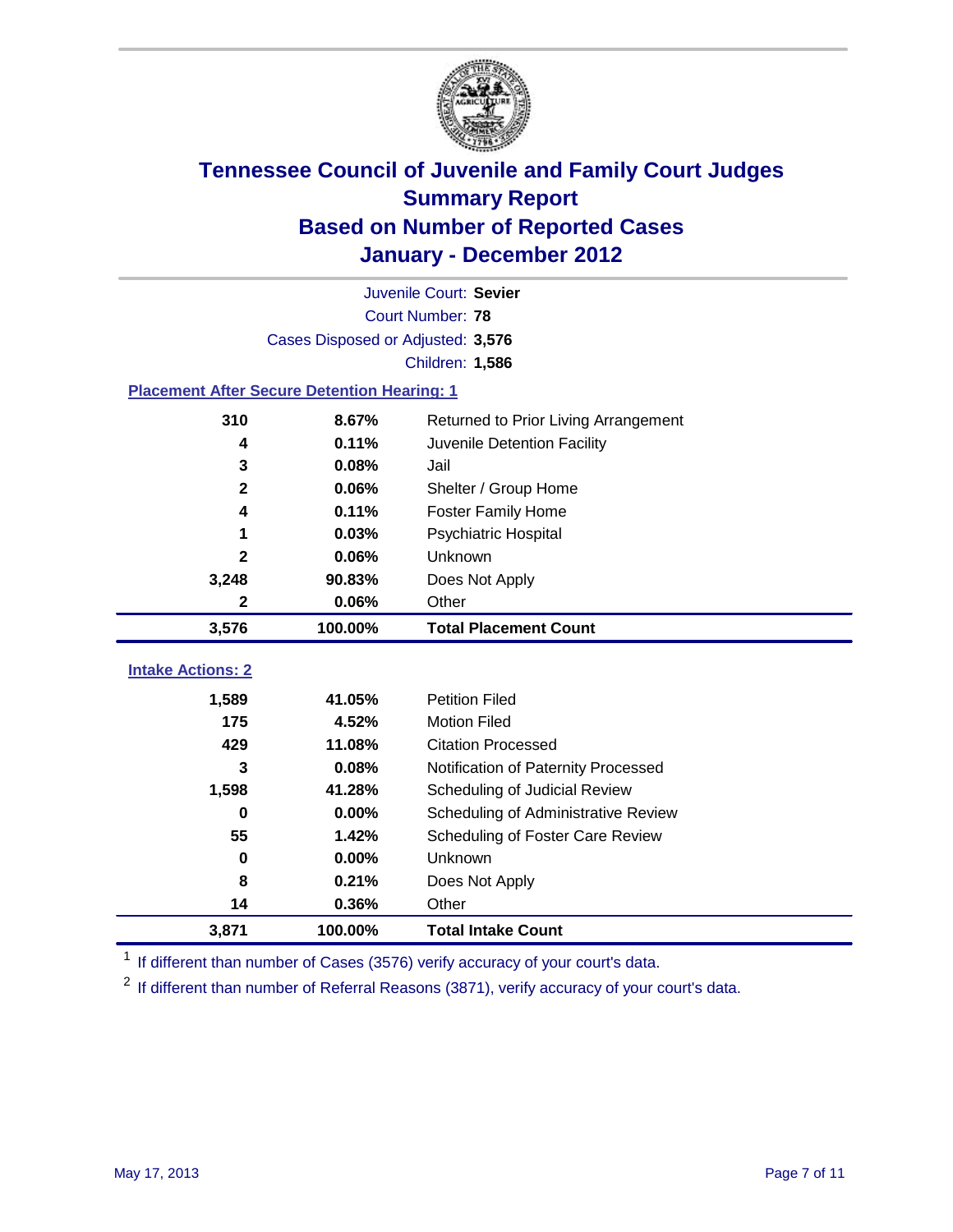

Court Number: **78** Juvenile Court: **Sevier** Cases Disposed or Adjusted: **3,576** Children: **1,586**

### **Last Grade Completed by Child: 1**

| 339                                     | 21.37%  | Too Young for School     |
|-----------------------------------------|---------|--------------------------|
| 15                                      | 0.95%   | Preschool                |
| 68                                      | 4.29%   | Kindergarten             |
| 37                                      | 2.33%   | 1st Grade                |
| 38                                      | 2.40%   | 2nd Grade                |
| 40                                      | 2.52%   | 3rd Grade                |
| 42                                      | 2.65%   | 4th Grade                |
| 60                                      | 3.78%   | 5th Grade                |
| 86                                      | 5.42%   | 6th Grade                |
| 94                                      | 5.93%   | 7th Grade                |
| 151                                     | 9.52%   | 8th Grade                |
| 156                                     | 9.84%   | 9th Grade                |
| 203                                     | 12.80%  | 10th Grade               |
| 151                                     | 9.52%   | 11th Grade               |
| 7                                       | 0.44%   | 12th Grade               |
| 0                                       | 0.00%   | Non-Graded Special Ed    |
| $\mathbf{2}$                            | 0.13%   | <b>GED</b>               |
| 4                                       | 0.25%   | Graduated                |
| 21                                      | 1.32%   | Never Attended School    |
| 66                                      | 4.16%   | Unknown                  |
| 6                                       | 0.38%   | Other                    |
| 1,586                                   | 100.00% | <b>Total Child Count</b> |
| <b>Enrolled in Special Education: 1</b> |         |                          |

| 1,586                                     | 100.00% | <b>Total Child Count</b> |  |
|-------------------------------------------|---------|--------------------------|--|
| 177                                       | 11.16%  | Unknown                  |  |
| 1,351                                     | 85.18%  | No                       |  |
| 58                                        | 3.66%   | Yes                      |  |
| <u>Einvilled in Opcolar Eugeneinen. I</u> |         |                          |  |

One child could be counted in multiple categories, verify accuracy of your court's data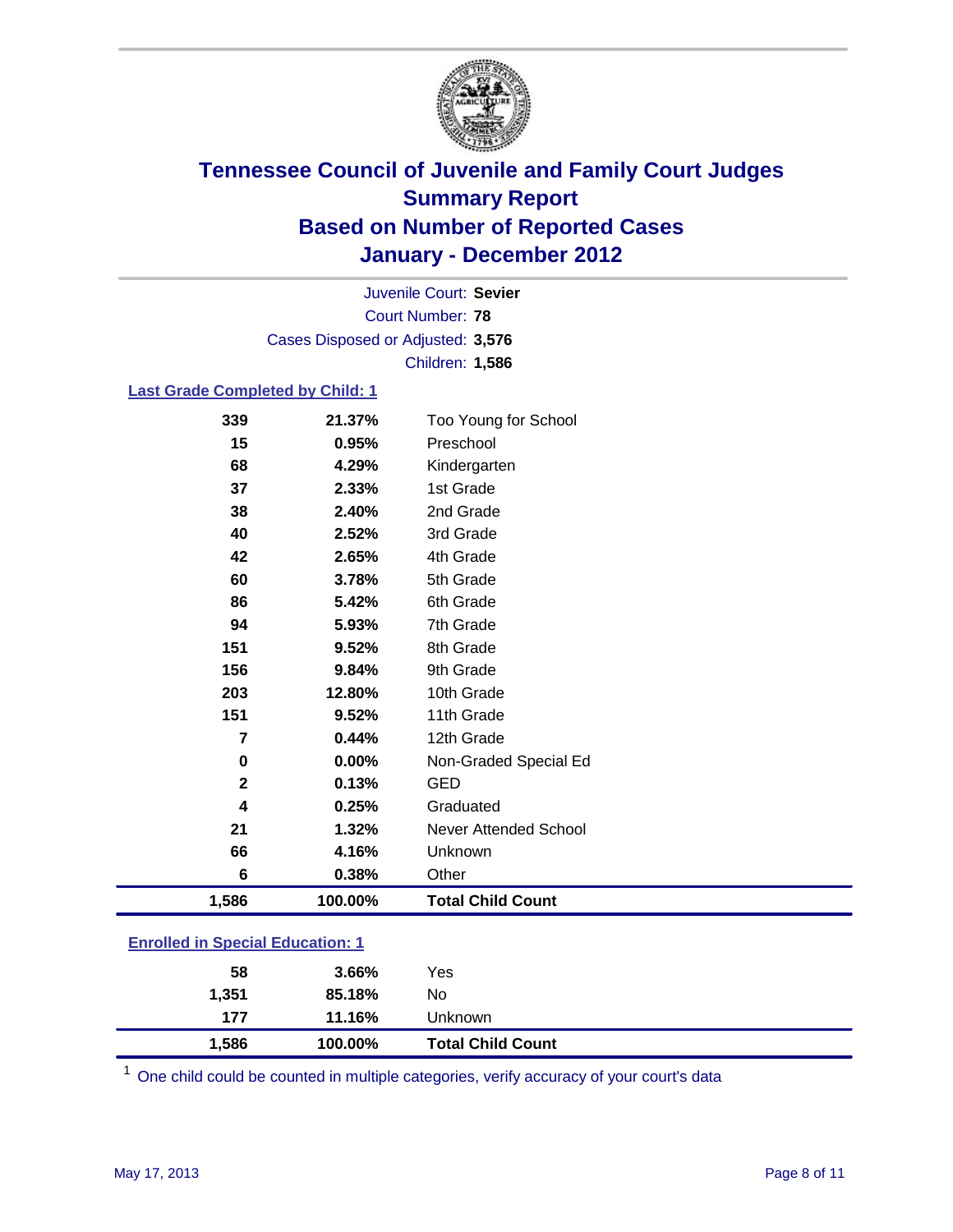

|       |                                   | Juvenile Court: Sevier    |  |  |  |
|-------|-----------------------------------|---------------------------|--|--|--|
|       |                                   | Court Number: 78          |  |  |  |
|       | Cases Disposed or Adjusted: 3,576 |                           |  |  |  |
|       |                                   | Children: 1,586           |  |  |  |
|       | <b>Action Executed By: 1</b>      |                           |  |  |  |
| 3,636 | 93.93%                            | Judge                     |  |  |  |
| 196   | 5.06%                             | Magistrate                |  |  |  |
| 39    | 1.01%                             | <b>YSO</b>                |  |  |  |
| 0     | 0.00%                             | Other                     |  |  |  |
| 0     | 0.00%                             | Unknown                   |  |  |  |
| 3,871 | 100.00%                           | <b>Total Action Count</b> |  |  |  |

### **Formal / Informal Actions: 1**

| 286          | 7.39%    | Dismissed                                        |
|--------------|----------|--------------------------------------------------|
| 96           | 2.48%    | Retired / Nolle Prosequi                         |
| 438          | 11.31%   | <b>Complaint Substantiated Delinquent</b>        |
| 41           | 1.06%    | <b>Complaint Substantiated Status Offender</b>   |
| 181          | 4.68%    | <b>Complaint Substantiated Dependent/Neglect</b> |
| 1            | 0.03%    | <b>Complaint Substantiated Abused</b>            |
| $\mathbf{2}$ | 0.05%    | <b>Complaint Substantiated Mentally III</b>      |
| 359          | 9.27%    | Informal Adjustment                              |
| 0            | $0.00\%$ | <b>Pretrial Diversion</b>                        |
| $\mathbf{2}$ | 0.05%    | <b>Transfer to Adult Court Hearing</b>           |
| 0            | $0.00\%$ | Charges Cleared by Transfer to Adult Court       |
| 1,681        | 43.43%   | Special Proceeding                               |
| 298          | 7.70%    | <b>Review Concluded</b>                          |
| 298          | 7.70%    | Case Held Open                                   |
| 188          | 4.86%    | Other                                            |
| 0            | $0.00\%$ | <b>Unknown</b>                                   |
| 3,871        | 100.00%  | <b>Total Action Count</b>                        |

<sup>1</sup> If different than number of Referral Reasons (3871), verify accuracy of your court's data.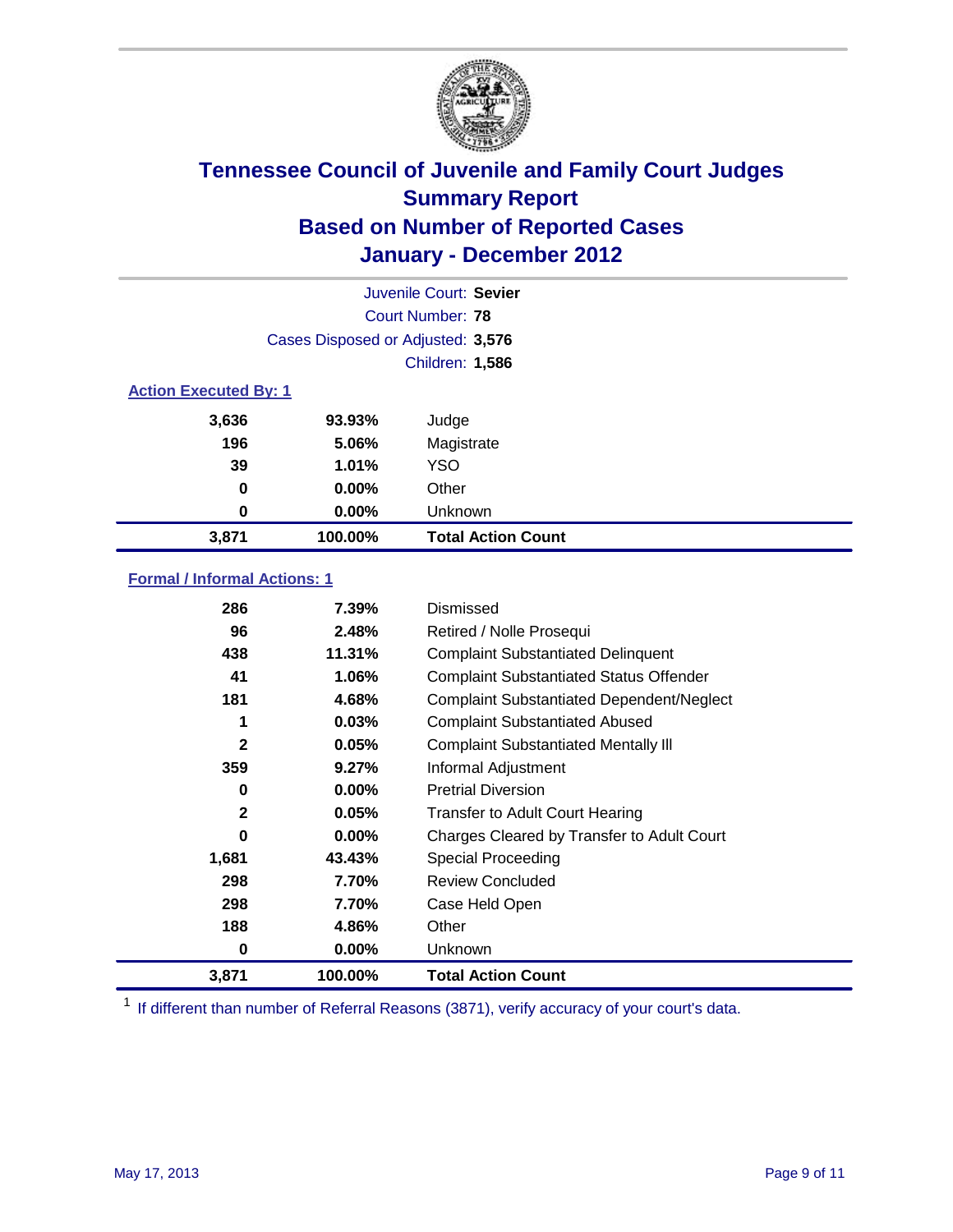

|                       |                                   | Juvenile Court: Sevier                                |
|-----------------------|-----------------------------------|-------------------------------------------------------|
|                       |                                   | Court Number: 78                                      |
|                       | Cases Disposed or Adjusted: 3,576 |                                                       |
|                       |                                   | Children: 1,586                                       |
| <b>Case Outcomes:</b> |                                   | There can be multiple outcomes for one child or case. |
| 297                   | 4.02%                             | <b>Case Dismissed</b>                                 |
| $\mathbf{2}$          | 0.03%                             | Case Retired or Nolle Prosequi                        |
| 25                    | 0.34%                             | Warned / Counseled                                    |
| 469                   | 6.35%                             | Held Open For Review                                  |
| 47                    | 0.64%                             | Supervision / Probation to Juvenile Court             |
| 0                     | 0.00%                             | <b>Probation to Parents</b>                           |
| 0                     | 0.00%                             | Referral to Another Entity for Supervision / Service  |
| 85                    | 1.15%                             | Referred for Mental Health Counseling                 |
| 37                    | 0.50%                             | Referred for Alcohol and Drug Counseling              |
| 0                     | 0.00%                             | <b>Referred to Alternative School</b>                 |
| 0                     | 0.00%                             | Referred to Private Child Agency                      |
| 57                    | 0.77%                             | Referred to Defensive Driving School                  |
| 0                     | 0.00%                             | Referred to Alcohol Safety School                     |
| 155                   | 2.10%                             | Referred to Juvenile Court Education-Based Program    |
| 0                     | 0.00%                             | Driver's License Held Informally                      |
| 0                     | 0.00%                             | <b>Voluntary Placement with DMHMR</b>                 |
| 0                     | 0.00%                             | <b>Private Mental Health Placement</b>                |
| 0                     | 0.00%                             | <b>Private MR Placement</b>                           |
| 0                     | 0.00%                             | Placement with City/County Agency/Facility            |
| 0                     | 0.00%                             | Placement with Relative / Other Individual            |
| 39                    | 0.53%                             | Fine                                                  |
| 238                   | 3.22%                             | <b>Public Service</b>                                 |
| 24                    | 0.33%                             | Restitution                                           |
| 0                     | 0.00%                             | <b>Runaway Returned</b>                               |
| 4                     | 0.05%                             | No Contact Order                                      |
| 0                     | $0.00\%$                          | Injunction Other than No Contact Order                |
| 50                    | 0.68%                             | <b>House Arrest</b>                                   |
| 0                     | 0.00%                             | <b>Court Defined Curfew</b>                           |
| 1                     | 0.01%                             | Dismissed from Informal Adjustment                    |
| 0                     | 0.00%                             | <b>Dismissed from Pretrial Diversion</b>              |
| 116                   | 1.57%                             | Released from Probation                               |
| $\mathbf{2}$          | 0.03%                             | <b>Transferred to Adult Court</b>                     |
| 0                     | $0.00\%$                          | <b>DMHMR Involuntary Commitment</b>                   |